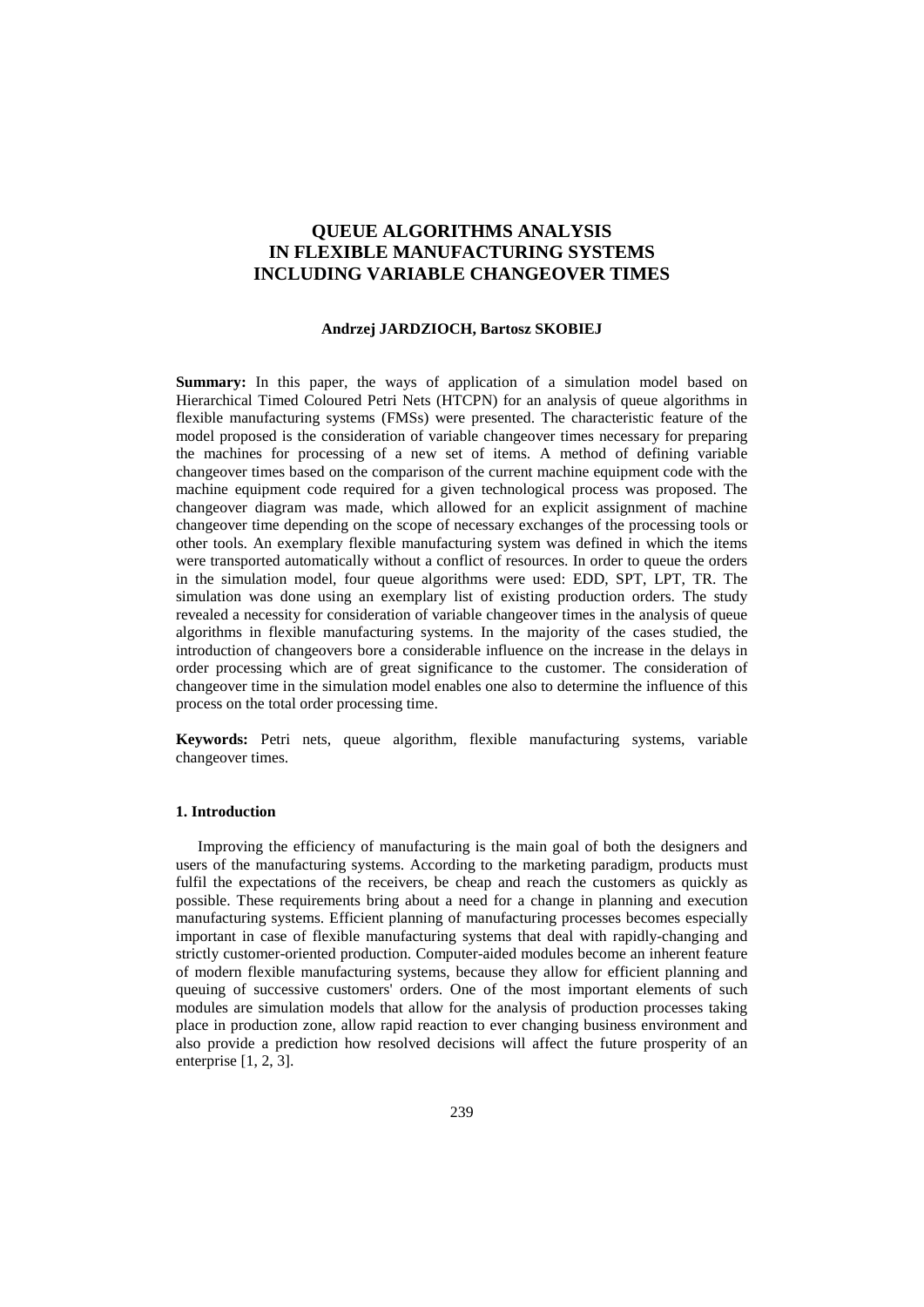The range of problems related to event prediction in business reality is an extremely complex issue but also absorbing at the same time. Modern implementations of IT systems which provide support in decision making processes (Decision Support Systems - DSS) are applicable, among others, in Business Intelligence (BI) software class [4, 5, 6], which is often implemented as a part of advanced Enterprise Resource Planning (ERP) systems [1]. With regards to production enterprises, where manufacturing processes are crucial for business continuity, making decisions without any previous analysis, in extreme cases may lead manufacturing processes to a deadlock. In order to provide a supportive tool in decision making process on this level, one should reach for professional IT solution called Advanced Planning and Scheduling (APS) system. This software can be considered as a subsystem of ERP or as an additional module which extends functionality of Manufacturing Execution System (MES) [7, 8, 9].

Production planning with decision support, which is provided by APS, is essential in modern manufacturing when flexible manufacturing systems are considered with sort batches, agile manufacturing or variant production and all of above multiply complications. For in opposite to traditional planning, actual range of regarded factors is extended significantly. Therefore the object of the latest production planning systems is not only a proper sequence of actions planning but to develop efficient strategy which will evolve with the time and will be depend on current production indexes, variable market demands, costs or time preferences, balanced job coverage or machine loading indicators. In a such compound work environment any act of decision making, usually results worsen the secondary indicators in a given time horizon [7, 10].

One of the key subsystem in APS solution is an order's queue management system. Sequence of orders delivered to production may have significant impact on tardiness of orders, overall production time and even on machines malfunctions. Due to the aims assigned during production scheduling process, there are possibilities to create queues to minimize overall production time, minimize tardiness or to maximize machine utilization. This narrow scope of production scheduling problem will be introduced in following points of this paper and simulation studies will determine how order queue sequences impact on specific production indicators. Petri net formalism used in conducted studies has been verified in many research projects [11, 12, 13, 14, 15].

#### **2. Description of the issue**

One of the main tasks of the work control module of the flexible manufacturing system is to determine the sequence of production order execution. According to the paradigm of flexible manufacturing systems functioning, this task should be done automatically using efficient queue algorithms. In this paper the possibilities of application of a simulation model based on Petri nets to an analysis of queue algorithms in flexible manufacturing systems are presented. The characteristic feature of the model presented is the consideration of variable changeover times necessary for preparing machines for processing a new set of items.

Figure 1 shows the schematic diagram of the analysed manufacturing system. The system consists of numerically controlled machines  $(M_1, M_2, M_3, M_4)$  connected by an automated transportation subsystem. Machines  $M_1$ ,  $M_2$ ,  $M_3$  perform such typical technological operations as: turning – machine  $M_1$ , milling – machine  $M_2$ , grinding – machine  $M_3$ . Machine  $M_4$  symbolises quality control workstation in the analysed manufacturing system. At the system input there is a list of orders described by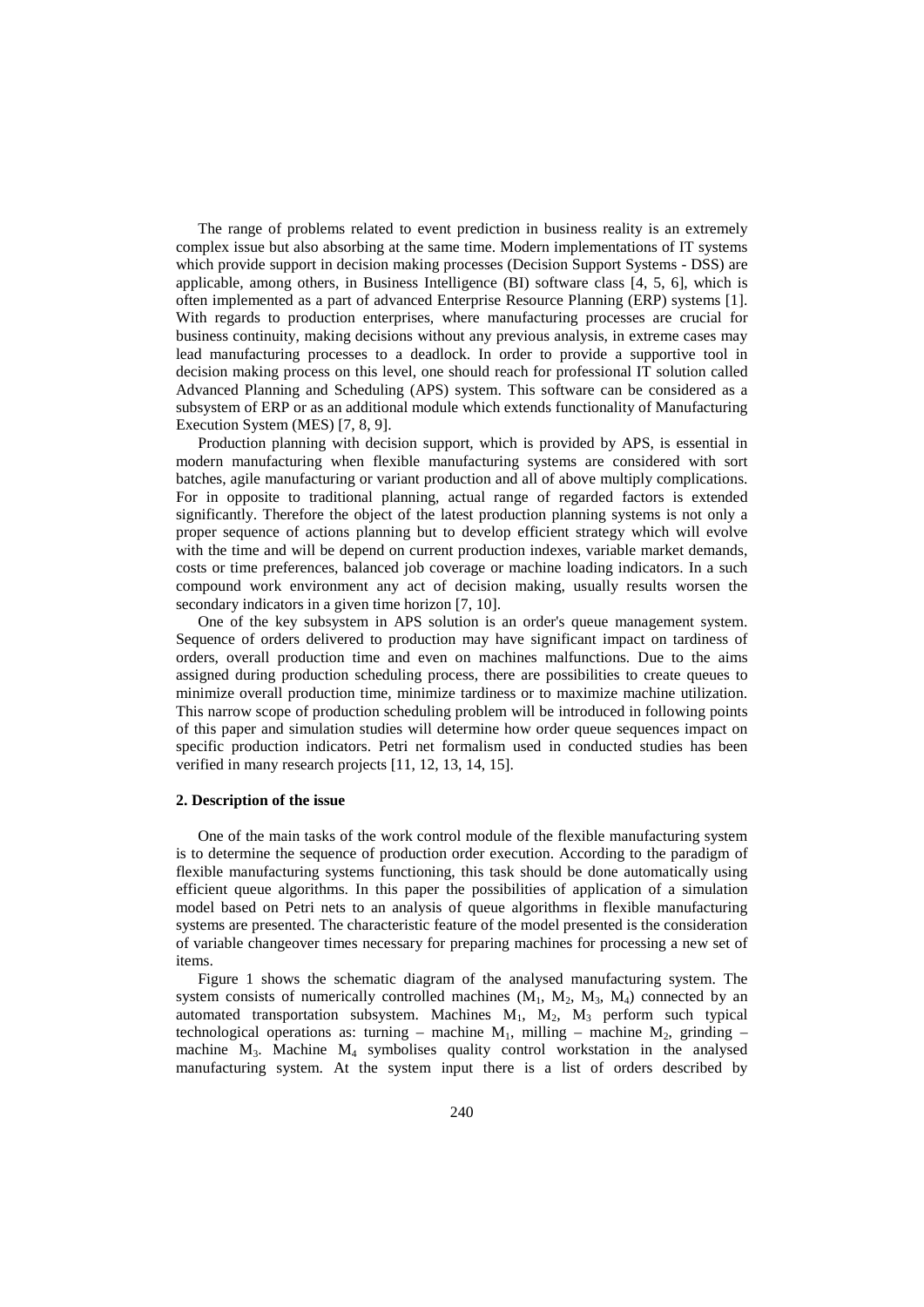technological routes. Technological routes define the order of machines (machine tools) on which the processing of the items assigned to a given order is to take place. Furthermore, processing times for individual machines, required machine equipment and due date are also assigned to the orders.

The characteristic feature of a flexible manufacturing system is its routing flexibility that manifests itself in the possibility of simultaneous manufacturing of the items of different technological routes. Figure 1 shows all possible transport directions during production process. One of the following seven possible technological routes is assigned to an order:

- Technological route RT1:  $M_1 M_4$ ,
- Technological route RT2:  $M_2 M_4$ ,
- Technological route RT3:  $M_3 M_4$ ,
- Technological route RT4:  $M_1 M_2 M_4$ ,
- Technological route RT5:  $M_1 M_3 M_4$ ,
- Technological route RT6:  $M_2 M_3 M_4$ ,
- Technological route RT7:  $M_1 M_2 M_3 M_4$ .



Fig. 1. Simplified schematic diagram of a production system

To each order the due date is assigned. The date is fixed at the stage of production planning with the customer and should be categorically kept. Most frequently, the due date is defined as an explicitly set date, the missing of which will be subject to contractual penalty. It may happen, however, that the date is not explicitly set: the customer can define a time span for an order to be processed. In such a case the order should be processed neither too early nor too late.

In case of piece and small batch production, the consideration of times necessary for equipping the machine tools with proper tools and fixing proper tool posts is a very important issue. In simulation models a fixed changeover time is very often assumed for simplification. The time is, in fact, variable and depends not only on the type of items to be processed but also on what was processed by a given machine before. Sometimes in order to prepare the machine for processing of a new set of items all tools need to be exchanged, and sometimes only one.

In this paper a method for defining the variable changeover times necessary for preparation of the machine for the processing of an order  $Z_i$  is proposed. For each order a code of the required equipment of all the machines in the technological route of that order is defined as  $K_{UMi}(Z_i)$ . For example, for an order  $Z_k$  with an assigned technological route  $MT(Z_k) = RT1$  one may define the code of the required machine equipment M<sub>1</sub> - K<sub>UM1</sub>(Z<sub>k</sub>)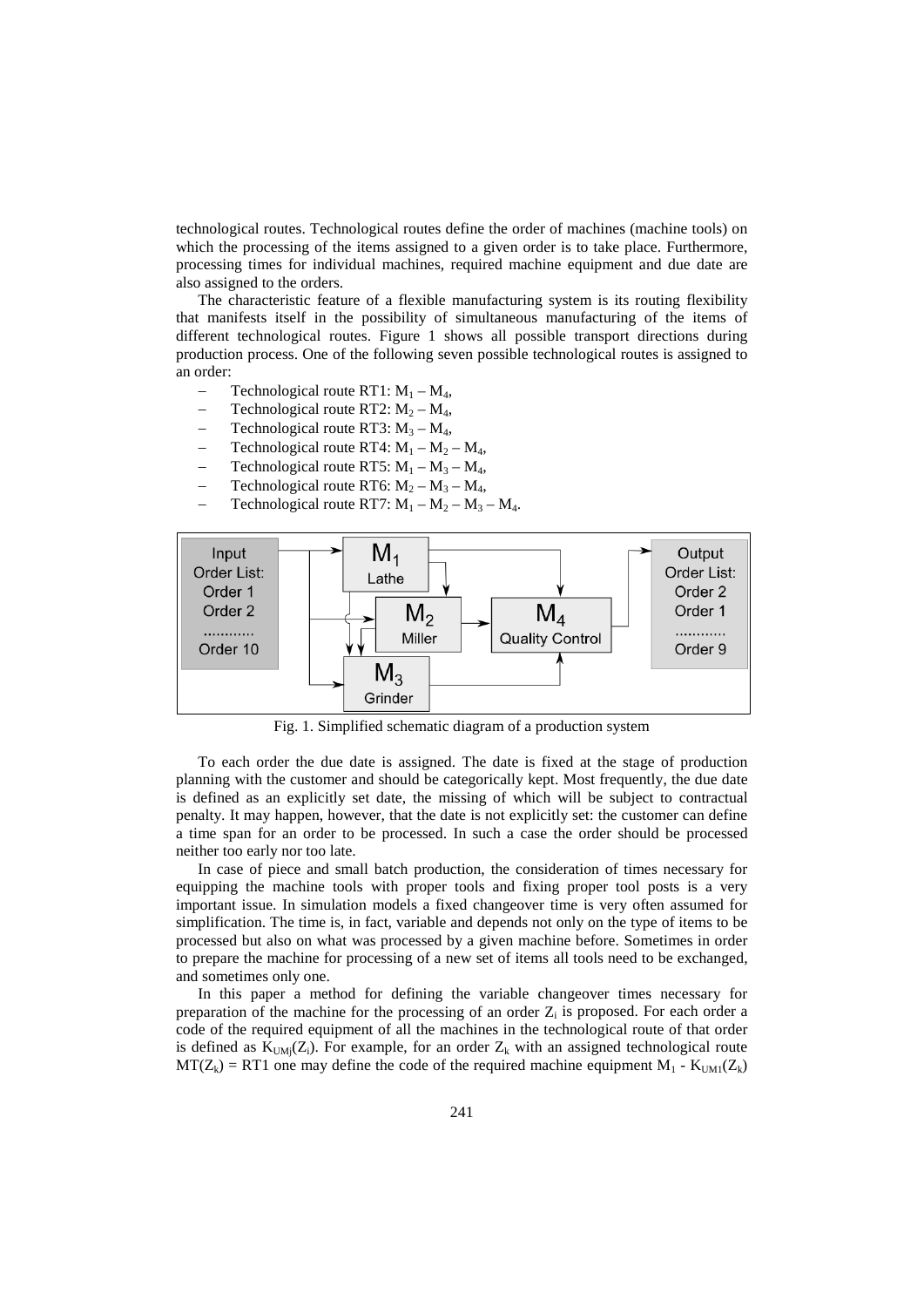and the code of the required machine equipment  $M_2$  -  $K_{UM2}(Z_k)$ . For each machine in the system the code of the current machine equipment is defined  $K_{UMi}$ . The time needed for the preparation of the machine for the processing of the items from  $Z_k$  depends on the required machine equipment described by the code  $K_{UMi}(Z_k)$  and its current equipment described by the code  $K_{UMi}$ . If the current machine equipment is exactly the same as the required equipment, it may be assumed that the changeover is not necessary and the changeover time  $T_{przez}(M_h, Z_k)$  is 0. If the code of the required equipment is different than the code of the current machine equipment, the changeover must take place, and the time needed for it depends on the scope of the necessary tasks to be done. Table 1 shows the way of calculating changeover times for a machine  $M_1$  for three different equipment codes (A, B, C).

| ັ<br>Required equipment | Current equipment<br>of $M_1$ machine | Changeover time<br>$T_{przez}(M_1,Z_k)$ [s] |
|-------------------------|---------------------------------------|---------------------------------------------|
| A                       |                                       |                                             |
|                         |                                       | 300                                         |
|                         |                                       | 800                                         |
|                         |                                       | 300                                         |
|                         |                                       |                                             |
|                         |                                       | 400                                         |
|                         |                                       | 800                                         |
|                         |                                       | 400                                         |
|                         |                                       |                                             |

Tab. 1.  $M_1$  machine changeover times

Table 2 shows the way of calculating changeover times for  $M_2$  machine for three different equipment codes (A, B, C).

| $\mathbf{r}$ as $\mathbf{r}$ . $\mathbf{r}$ $\mathbf{r}$ and $\mathbf{r}$ and $\mathbf{r}$ and $\mathbf{r}$ and $\mathbf{r}$ and $\mathbf{r}$ |                                       |                                             |  |  |
|-----------------------------------------------------------------------------------------------------------------------------------------------|---------------------------------------|---------------------------------------------|--|--|
| Required equipment                                                                                                                            | Current equipment<br>of $M_2$ machine | Changeover time<br>$T_{przez}(M_2,Z_k)$ [s] |  |  |
|                                                                                                                                               |                                       |                                             |  |  |
|                                                                                                                                               |                                       | 500                                         |  |  |
|                                                                                                                                               |                                       | 200                                         |  |  |
| R                                                                                                                                             |                                       | 500                                         |  |  |
|                                                                                                                                               |                                       |                                             |  |  |
|                                                                                                                                               |                                       | 600                                         |  |  |
|                                                                                                                                               |                                       | 200                                         |  |  |
|                                                                                                                                               |                                       | 600                                         |  |  |
|                                                                                                                                               |                                       |                                             |  |  |

Tab. 2.  $M_2$  machine changeover times

Table 3 shows the way of calculating changeover times for  $M_3$  machine for three different equipment codes (A, B, C).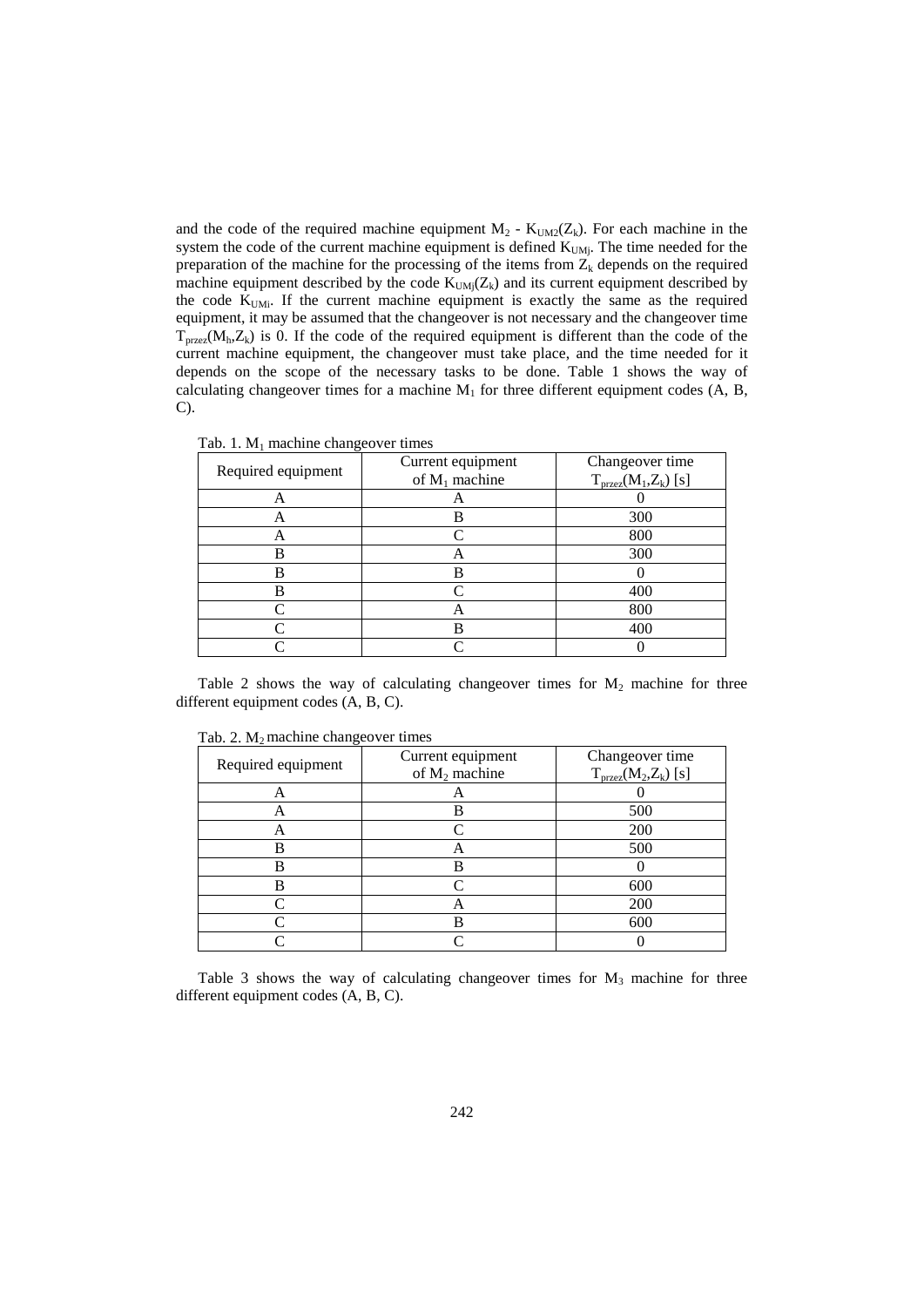|  | Tab. 3. $M_3$ machine changeover times |  |  |
|--|----------------------------------------|--|--|
|--|----------------------------------------|--|--|

| Required equipment | Current equipment<br>of $M_3$ machine | Changeover time<br>$T_{przez}(M_3,Z_k)$ [s] |
|--------------------|---------------------------------------|---------------------------------------------|
|                    |                                       |                                             |
|                    | в                                     | 100                                         |
|                    |                                       | 800                                         |
|                    |                                       | 100                                         |
| R                  | R                                     |                                             |
| R                  |                                       | 600                                         |
|                    | А                                     | 800                                         |
|                    |                                       | 600                                         |
|                    |                                       |                                             |

Figure 2 shows schematic diagram of changeovers that indicates possible changeovers for each machine.



Fig. 2. Changeovers diagram

For research purposes, a specific order list, based on actual production data, was adopted. In this order list ten production orders were defined. Characteristic feature in this list is presence of six orders following technological route RT6 and one order with long processing time in comparison to other orders.

In order to set a sequence of production orders that are available on input list, various sorting algorithms may be used. Four implemented algorithms are described below:

- − EDD algorithm, Earliest Due Date list of orders is searched for an order with a closest due time, such an order is designated as number one. As a result of next searching, successive order is designated as number 2. The last searching designate number 10 to an order with the farthest due time,
- SPT algorithm, Shortest Processing Time sorting of a list is dependent on sum of processing times for each order and is sequenced from the shortest one,
- − LPT algorithm, Longest Processing Time sorting of a list is dependent on sum of processing times for each order and is sequenced from the longest one,
- TR algorithm, Time Reserve sorting is done on basis of minimal time reserve factor  $(T_{rc})$  described as: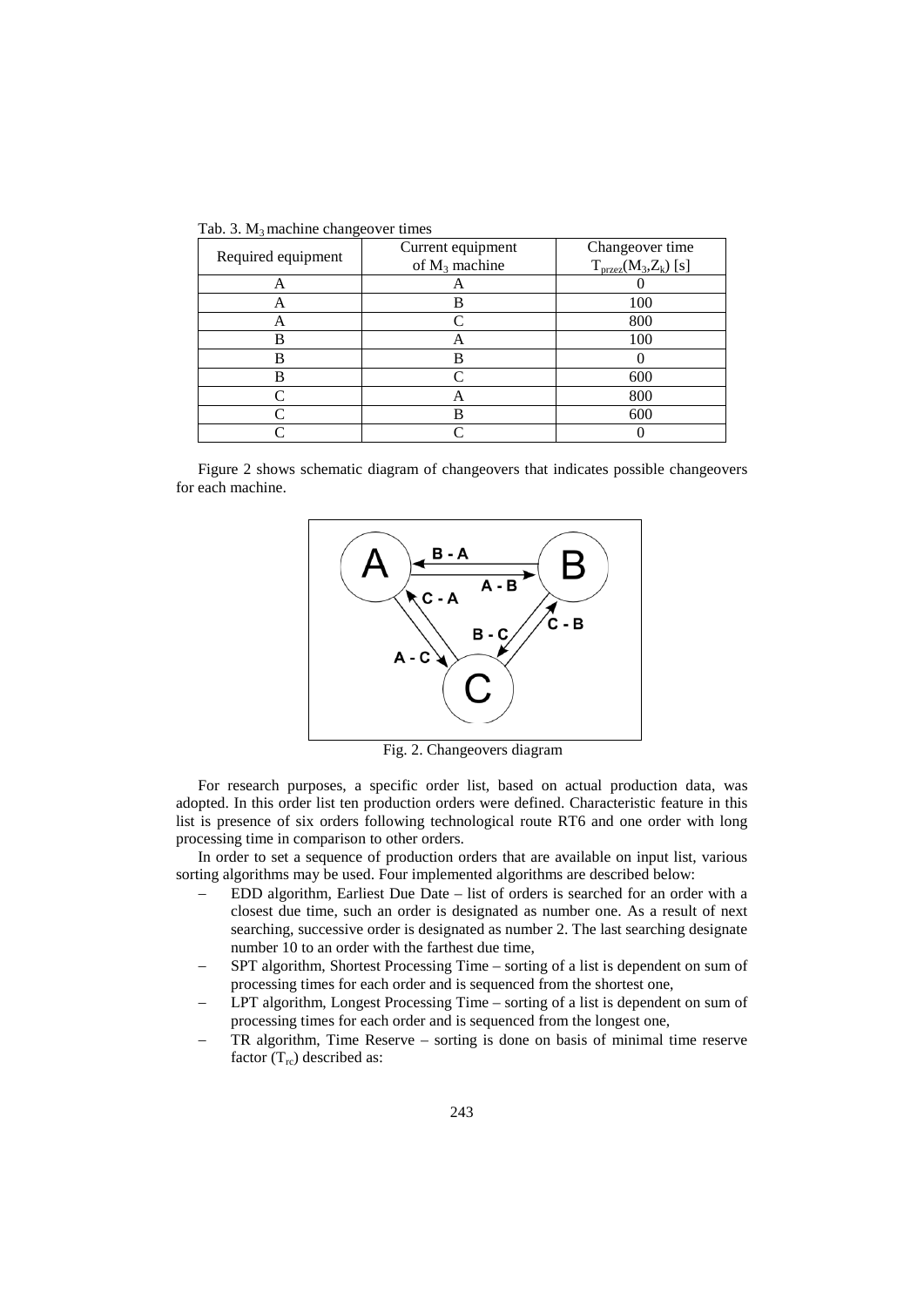$$
T_{rc} = T_{zk} - T_{obr}
$$
 (1)

where:  $T_{\text{rc}}$  – time reserve value,

 $T_{zk}$  – due time of order,

 $T_{\text{obr}}$  – sum of processing times of an order,

and the sorting itself is done from the lowest, to the highest  $T_{rc}$  factor.

# **3. Simulation model**

In order to construct a simulation model, IT tool named "CPN Tools" was used. This software is used to build advanced systems on basis of Hierarchical Timed Coloured Petri Nets (HTCPN) with usage of Standard Meta Language (SML). One of the essential features of coloured Petri net is the ability to assign colours (attributes) to tokens. This ability was used to define a production order token which contains substantial information, regarding the objectives of conducted studies. The construction of the production order token is shown in formula 2.

$$
1
$$
<sup>'</sup>(s, rt, c1, t1, c2, t2, c3, t3, t4, dl, ord)@ts (2)

where:

| S              | - number from 1-10 range, describing the sequence of entering production zone,        |
|----------------|---------------------------------------------------------------------------------------|
| rt             | - number from 1-7 range, describing technological route of an order,                  |
| c1             | - number from 1-3 range, describing required equipment of $M_1$ (A or C),             |
| t1             | - number from 0-4000 range, describing processing time on $M_1$ ,                     |
| c2             | - number from 1-3 range, describing required equipment of $M_2(A, B \text{ or } C)$ , |
| t2             | - number from 0-4000 range, describing processing time on $M_2$ ,                     |
| c <sub>3</sub> | - number from 1-3 range, describing required equipment of $M_3(A, B \text{ or } C)$ , |
| t3             | - number from 0-4000 range, describing processing time on $M_3$ ,                     |
| t4             | - number from 0-4000 range, describing processing time on $M_4$ ,                     |
| dl             | - number from 200-16000 range, describing due time of an order,                       |
| ord            | - identification number of an order,                                                  |
| @ts            | - individual time stamp of an order.                                                  |

The construction of the production order token, introduced in formula 2, makes it possible to gather all important information of an order in one place and to trace its changes during a simulation of production process. Variable "s" is assigned a value during sequencing orders by a given queue algorithm. Value "dl" defines due date of an order and it is dictated by the customer after the confirmation made by production planning unit. The "ord" value defines ID number of an order and it is inherited from the superior system. Other attributes (route - rt, processing times -  $t_i$ , equipments -  $c_i$ ) are related to specific technological processes which are essential for proper processing and assigned by the technology-construction department.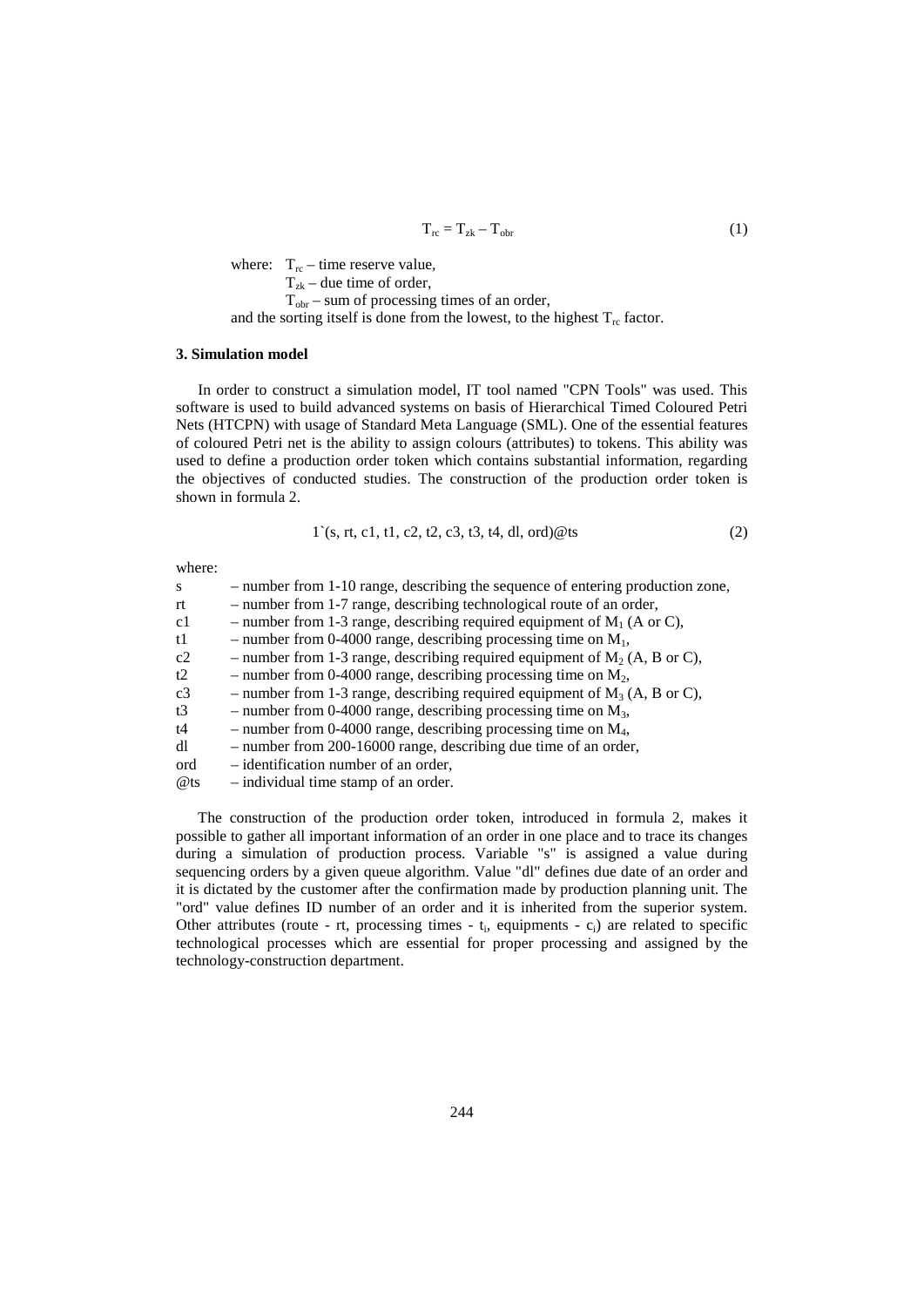

Considering the feature of hierarchical Petri net, the whole model was divided into three layers, shown in figure 3 along with flow directions of production orders.

Fig. 3. Hierarchical construction of simulation model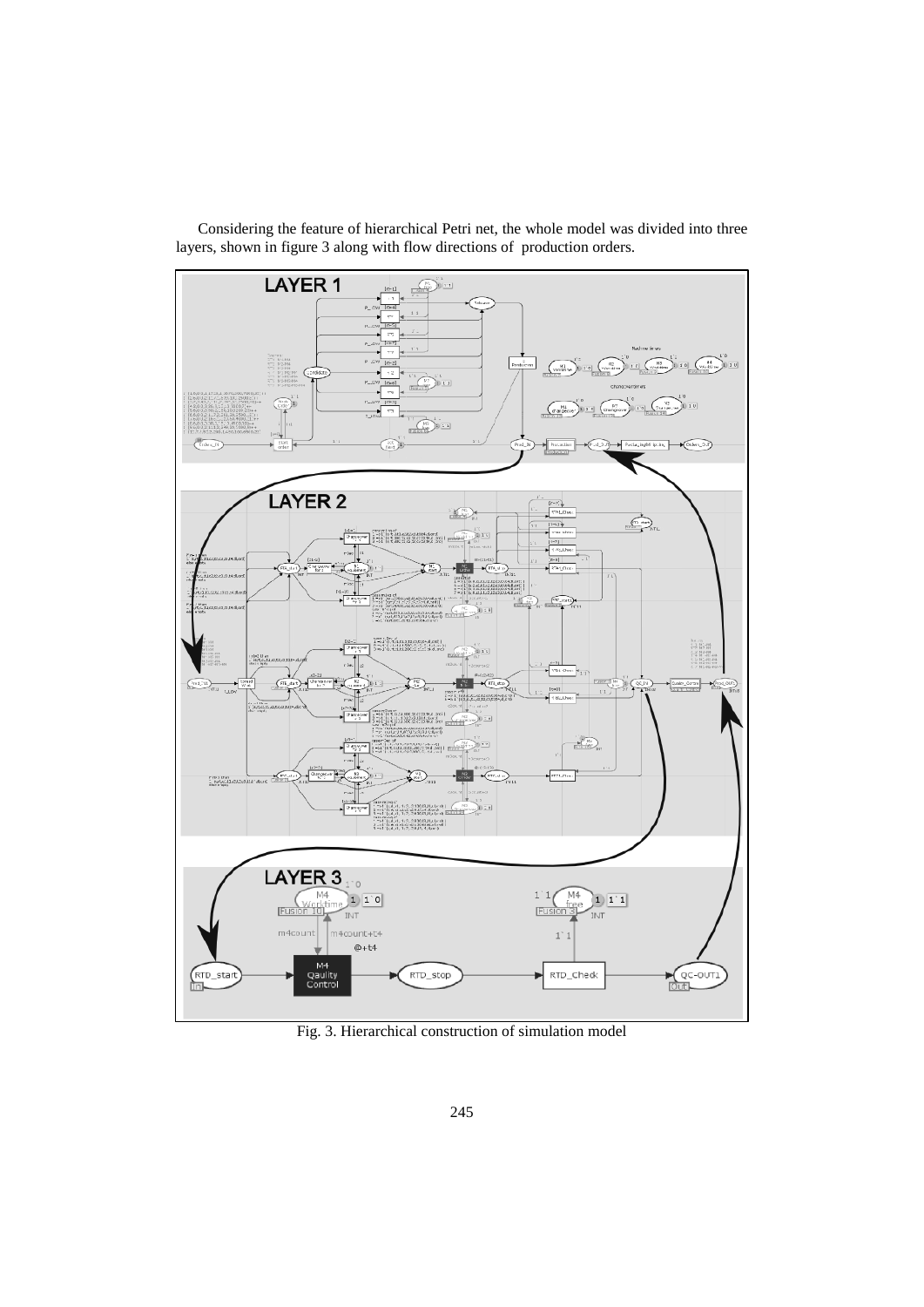Layer 1 is responsible for the selection of the next order from an input list and, depending on workstations' status, grant or deny the introduction of the selected order to the production zone. A fact worth consideration is that the transitions in layer 2 have higher priorities than the transitions in layer 1. It means that in case of an order conflict concerning the access to the machine  $M_2$  or  $M_3$ , the order which is already in the production zone has priority over the order waiting for introduction. Layer 2, production sub layer, is responsible for proper processing in workstations  $M_1$ ,  $M_2$  and  $M_3$  including correct priorities and technological routes constraints. Layer 3 models quality control station M4.

The third specific feature of HTCPN is time. Considering time implications in the examined model, two methods are employed: global simulation clock analysis and individual time stamps analysis. Due to the analysis of individual time stamps of tokens, it is possible, for instance, to determine the working time of each workstation and, after correlating it with the global simulation clock, to define machine utilization coefficients.

Figure 1 shows the module of simulation model responsible for  $M_1$  machine changeover. Other functions provided by this module are: adding the changeover time to the processing time according to the  $M_1$  machine changeover time table, adding the processing time to the counter of  $M_1$  processing times, adding the changeover time to the counter of M1 changeover times and also replacing "rt" index in accordance with current production status. For each machine involved in the technological process, an individual changeover module was defined. All the modules are the part of production layer (layer 2).



Fig. 4. Module of simulation model responsible for  $M_1$  machine changeover

The example of changeover simulation for  $M_1$  machine is described below. Let us presume that the production order token  $Z_4$  described as  $1\hat{;} (4, 7, 3, 50, 2, 200, 1, 450, 100, 100)$ 6500, 22) $@0$  is going to be processed on  $M_1$  machine. The token appears in "RTA\_start" where the variable c1 is checked. The c1 index describes the requested equipment of  $M_1$  for order  $Z_4$ . Due to  $Z_4$  request, the equipment of  $M_1$  needs to be marked as C; it means the c1 index equals 3 (c1=3). The production order token  $Z_4$  is moved to transition "Changeover for 3" whose fire condition is described as [c1=3]. Current  $M_1$  equipment is stored in "M1 equipment" and equals 1; it means that the current  $M_1$  equipment is A. Transition "Changeover for 3" collects the production order token  $Z_4$  and the current  $M_1$  equipment. As a result, after the "Changeover for 3" transition is fired, two tokens are created. The first one goes to "M1 equipment" and changes the  $M_1$  equipment for C (token has the value 3). The second one is the new order token  $Z_4$  where the value c1 is changed for changeover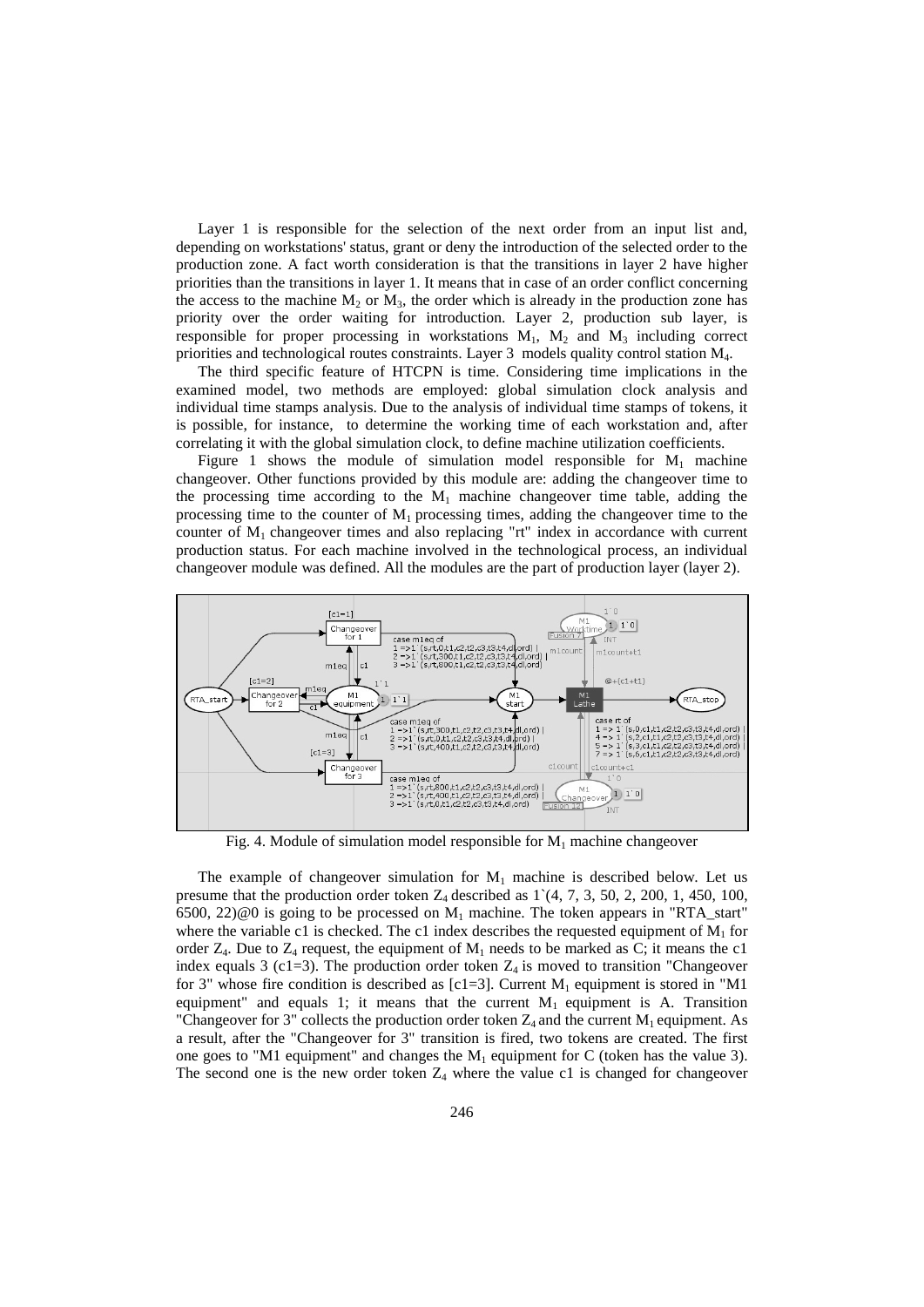time  $T_{przez}(M_1,Z_4)=800$ . The new order token  $Z_4$  appears in the place "M1 start" in the following way 1`(4, 7, 800, 50, 2, 200, 1, 450, 100, 6500, 22)@0. During the simulation process transition "M1 Lathe" reads and sums up the changeover time and the processing time. The indication is shown above the transition as  $@+(c1+t1)$ . Meanwhile, the same value is added to the individual time stamp of the order. Additional places "M1 Changeover" and "M1 Worktime" calculate changeover times and working times for  $M_1$ machine for further data mining. As a result, after the transition "M1 Lathe" is fired, the new order token Z<sub>4</sub> 1 (4, 6, 800, 50, 2, 200, 1, 450, 100, 6500, 22)@850 is created in "RTA\_stop". The new token has new technological route rt=6 and new individual time stamp @850.

#### **4. Simulation studies**

The objective of the simulation studies conducted was to analyse the production process in flexible manufacturing environment. Simulation studies were focused on ten orders put on the order list which was described in chapter 2. In the light of the collected data, it was possible to define the following parameters:

- overall production time for different queuing algorithms,
- − the sum of processing times for each machine,
- the sum of changeover times for each machine,
- the number of orders delayed,
- the sum of tardiness for all orders,
- machine utilization coefficient.
- − the fraction of changeover times in overall production time.

Taking into consideration the figure 5, it is possible to state that changeover times have significant impact on overall production time. A good example with regent to the production time, is the LPT algorithm, which results in shortest changeover times. Unfortunately, using this algorithm causes the longest delays, which may result in worsening of the relationships with the clients. It is clearly visible that LPT algorithm that sorts orders according the longest processing time is able to reach high machine utilization coefficient but it cannot be recommended in case of strict due date constraints. Taking into account the uncompromising customers' demands fulfilment, it is highly recommended to choose SPT or EDD algorithm, as the ones that generate minimal sum of tardiness. Nevertheless, in that case, the shortest production time is not guaranteed. In particular, the usefulness of SPT algorithm was proved, reaching the minimal sum of tardiness of all other algorithms.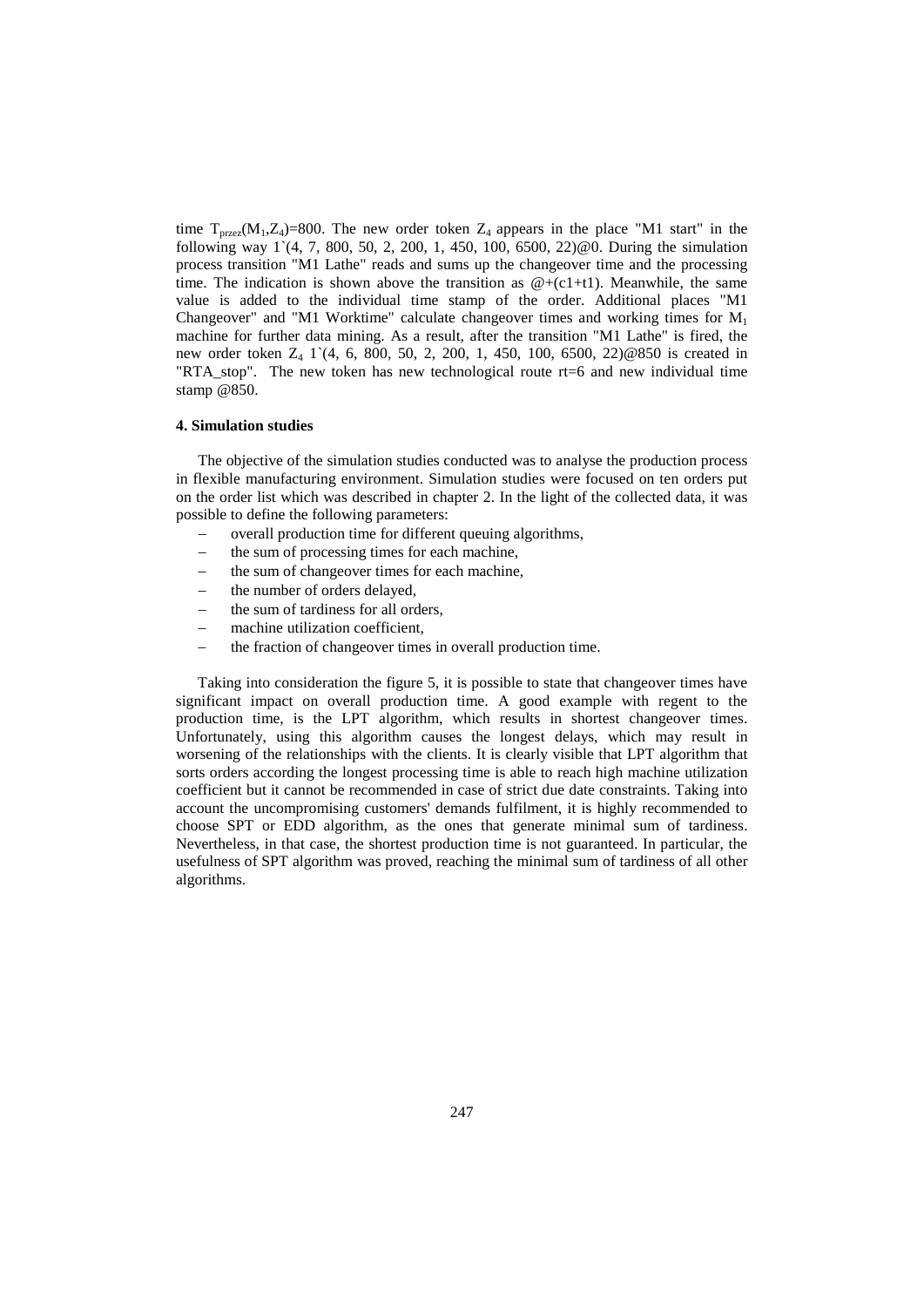

Fig. 5. Production time, sum of changeover times and sum of tardiness

Figure 6 shows the impact of the changeovers on the sum of tardiness. The results achieved shown in figure 6 should be treated as ambiguous. In case of LPT algorithm which causes large sum of tardiness, similar sum of tardiness was reached, regardless of the presence or absence of changeover times. Three other cases indicate that changeover times have significant impact on the increase in the sum of tardiness.



Fig. 6. Impact of changeovers on sum of tardiness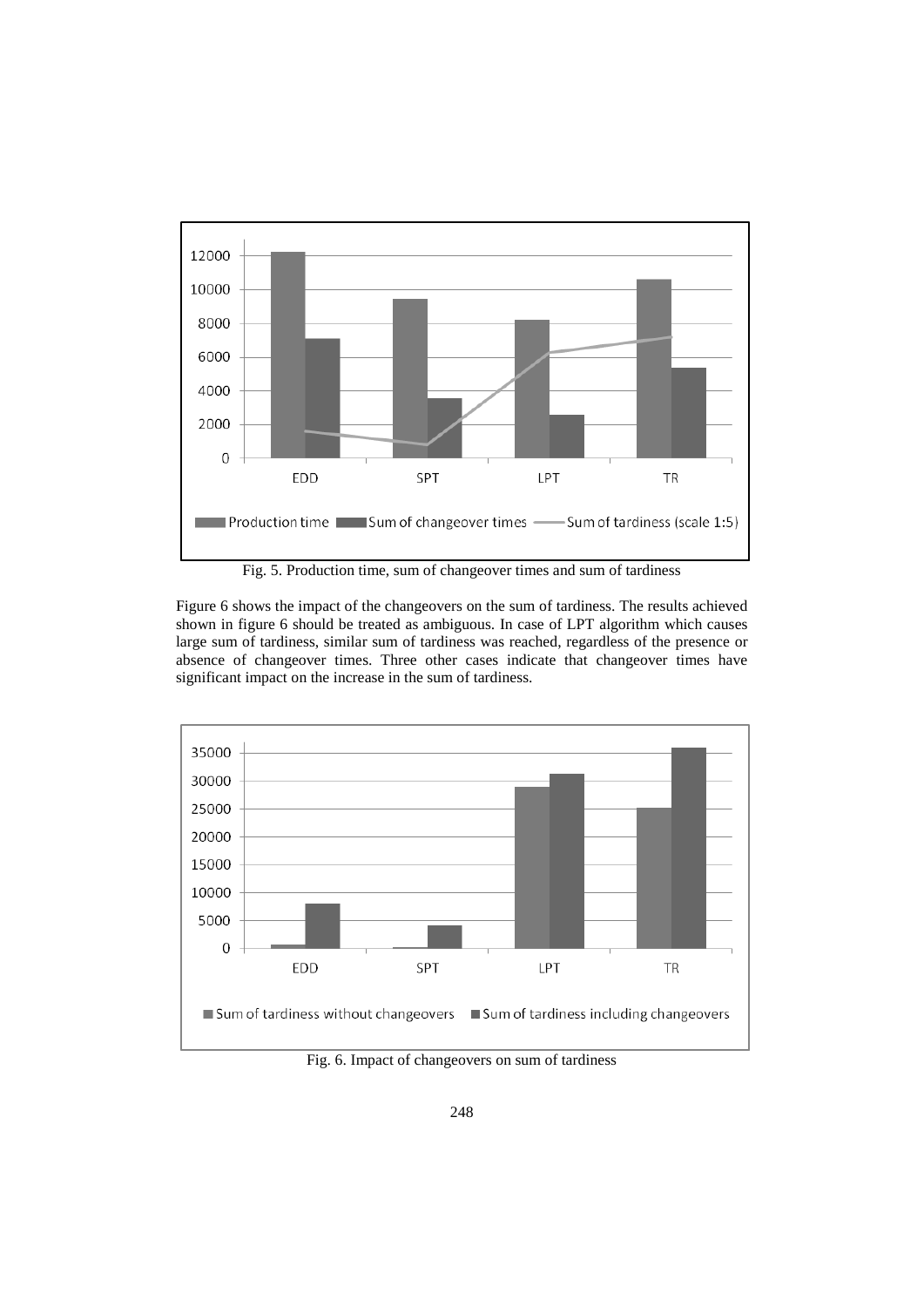# **5. Conclusion**

According to the paradigm of operation of flexible manufacturing systems, the task of determining the sequence of order processing should be done automatically, using efficient queue algorithms.

In this paper, the ways of application of a simulation model based on Hierarchical Timed Coloured Petri Nets for an analysis of queue algorithms in flexible manufacturing systems were presented. The characteristic feature of the model proposed is the consideration of variable changeover times necessary for preparing the machines for processing of a new set of items. By means of the functional programming language Standard Meta Language the 12-parameter token of an order was defined. Such token structure allows for monitoring of all important information of an order during the time of the simulation process.

A method of defining variable changeover times based on the comparison of the current machine equipment code with the machine equipment code required for a given technological process was proposed. The changeover diagram was made, which allowed for an explicit assignment of machine changeover time depending on the scope of necessary activities connected with the exchange of the processing or other tools.

An exemplary flexible manufacturing system was defined in which the items were transported automatically without a conflict of resources. In order to queue the orders in the simulation model, four queue algorithms were used: EDD, SPT, LPT, TR. The simulation was done using an exemplary list of existing production orders. The list features typical changeover times, characteristic of machine processing.

The study revealed a necessity for consideration of variable changeover times in the analysis of queue algorithms in flexible manufacturing systems. In the majority of the cases studied, the introduction of changeovers bore a considerable influence on the increase in the delays in order processing which are of great significance to the customer. The consideration of changeover time in the simulation model enables one also to determine the influence of this process on the total order processing time. The occurrence of big time losses connected with machine changeover prompts the intensification of research timing at arriving at such an order list that would guarantee the minimisation of the total changeover time. Further research assumes the use of a computer system based on evolutionary algorithms for that purpose.

### **References**

- 1. IBM Software Group: Business Analytics for Manufacturing. Three ways to win. IBM Canada Ltd., 2010.
- 2. Apriso Inc.: FlexNet quality planning. Apriso Inc. USA, 2010.
- 3. Jardzioch A.: Sterowanie elastycznymi systemami obróbkowymi z zastosowaniem metod sztucznej inteligencji. Zachodniopomorski Uniwersytet Technologiczny w Szczecinie, Szczecin, 2009.
- 4. Jardzioch A., Skobiej B.: Petri net implementation in queue algorithms analysis for flexible manufacturing systems, Foundations of Computing and Decision Sciences, vol. 36, No. 3-4, 2011, s. 207-217.
- 5. Knosala R.: Zastosowanie metod sztucznej inteligencji w inżynierii produkcji, WNT, Warszawa, 2002.